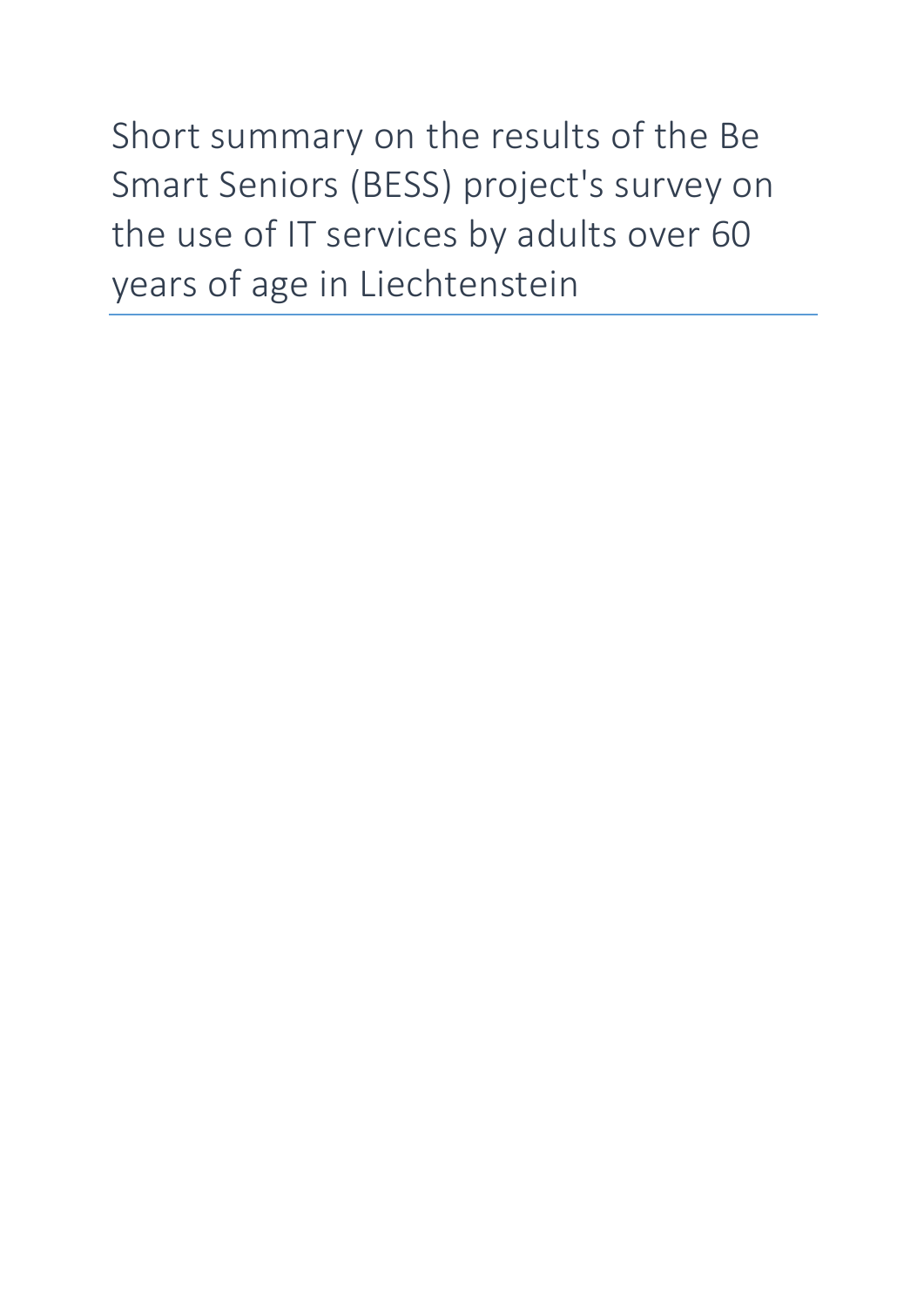# Content

| $\label{lem:1} \mbox{Introduction} \,\, \ldots \,\, \ldots \,\, \ldots \,\, \ldots \,\, \ldots \,\, \ldots \,\, \ldots \,\, \ldots \,\, \ldots \,\, \ldots \,\, \ldots \,\, \ldots \,\, \ldots \,\, \ldots \,\, \ldots \,\, \ldots \,\, \ldots \,\, \ldots \,\, \ldots \,\, \ldots \,\, \ldots \,\, \ldots \,\, \ldots \,\, \ldots \,\, \ldots \,\, \ldots \,\, \ldots \,\, \ldots \,\, \ldots \,\, \ldots \,\, \ldots \,\, \ldots \,\, \ldots \,\, \ldots \,\,$ |  |
|------------------------------------------------------------------------------------------------------------------------------------------------------------------------------------------------------------------------------------------------------------------------------------------------------------------------------------------------------------------------------------------------------------------------------------------------------------------|--|
|                                                                                                                                                                                                                                                                                                                                                                                                                                                                  |  |
|                                                                                                                                                                                                                                                                                                                                                                                                                                                                  |  |
|                                                                                                                                                                                                                                                                                                                                                                                                                                                                  |  |
|                                                                                                                                                                                                                                                                                                                                                                                                                                                                  |  |
|                                                                                                                                                                                                                                                                                                                                                                                                                                                                  |  |
|                                                                                                                                                                                                                                                                                                                                                                                                                                                                  |  |
|                                                                                                                                                                                                                                                                                                                                                                                                                                                                  |  |
|                                                                                                                                                                                                                                                                                                                                                                                                                                                                  |  |
|                                                                                                                                                                                                                                                                                                                                                                                                                                                                  |  |
|                                                                                                                                                                                                                                                                                                                                                                                                                                                                  |  |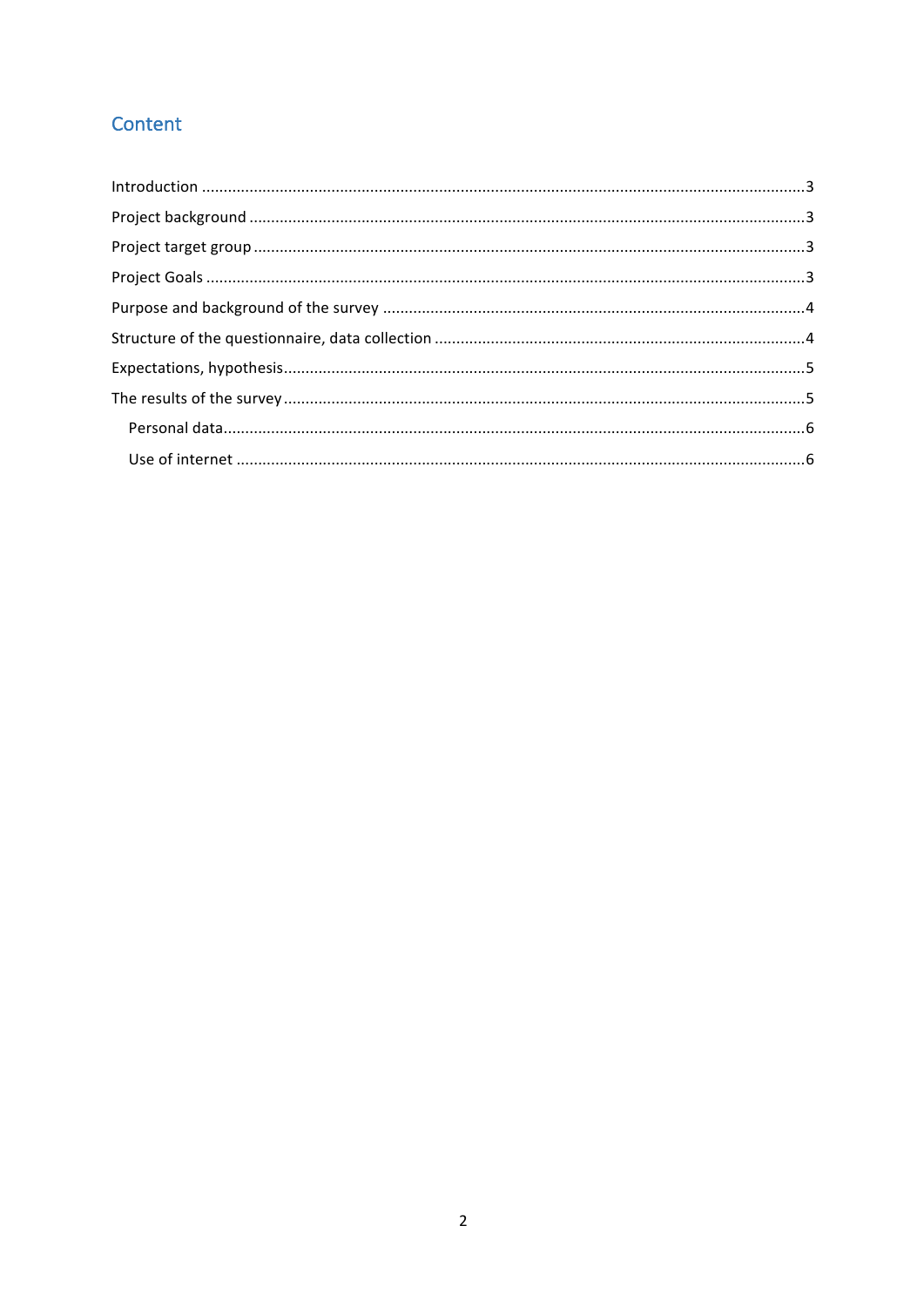#### Introduction

The Be Smart Seniors (BESS) project is supported by the European Union's Erasmus + Education, Training, Youth and Sport program between October 2018 and September 2020. The AIBA is responsible for coordination Erasmus + applications in Liechtenstein.

The project consortium consists of the following organizations:

Corvus Kft. - Project Coordinator (Hungary) Andragoski zavod Maribor - Lyudska Univerza (Slovenia) CareerSuli Educational Foundation (Hungary) TURUN AMMATTIKORKEAKOULU (Finland) Pensioners Association Pécs (Hungary) Anthropogogik Brändle (Liechtenstein) Prompt-H Ltd. (Hungary)

### Project background

The European Union considers the ageing of the society to be the greatest challenge that all European countries, including Liechtenstein, must tackle in the 21st century. Modern online services, info communication technologies can help older adults to keep in touch with younger generations, maintain their autonomy, improve their lifestyles and create new opportunities including interactive relationships. With the right IT skills, these technologies can become an important tool for maintaining quality of life and can reduce intergenerational distance (Ageism).

### Project target group

The target group of the project is adults over 60 years of age, primarily in the countries implementing the project.

### **Project Goals**

The project partnership has set four goals:

- Developing an intergenerational study model that primarily involves young relatives of older adults to help them to acquire basic IT skills.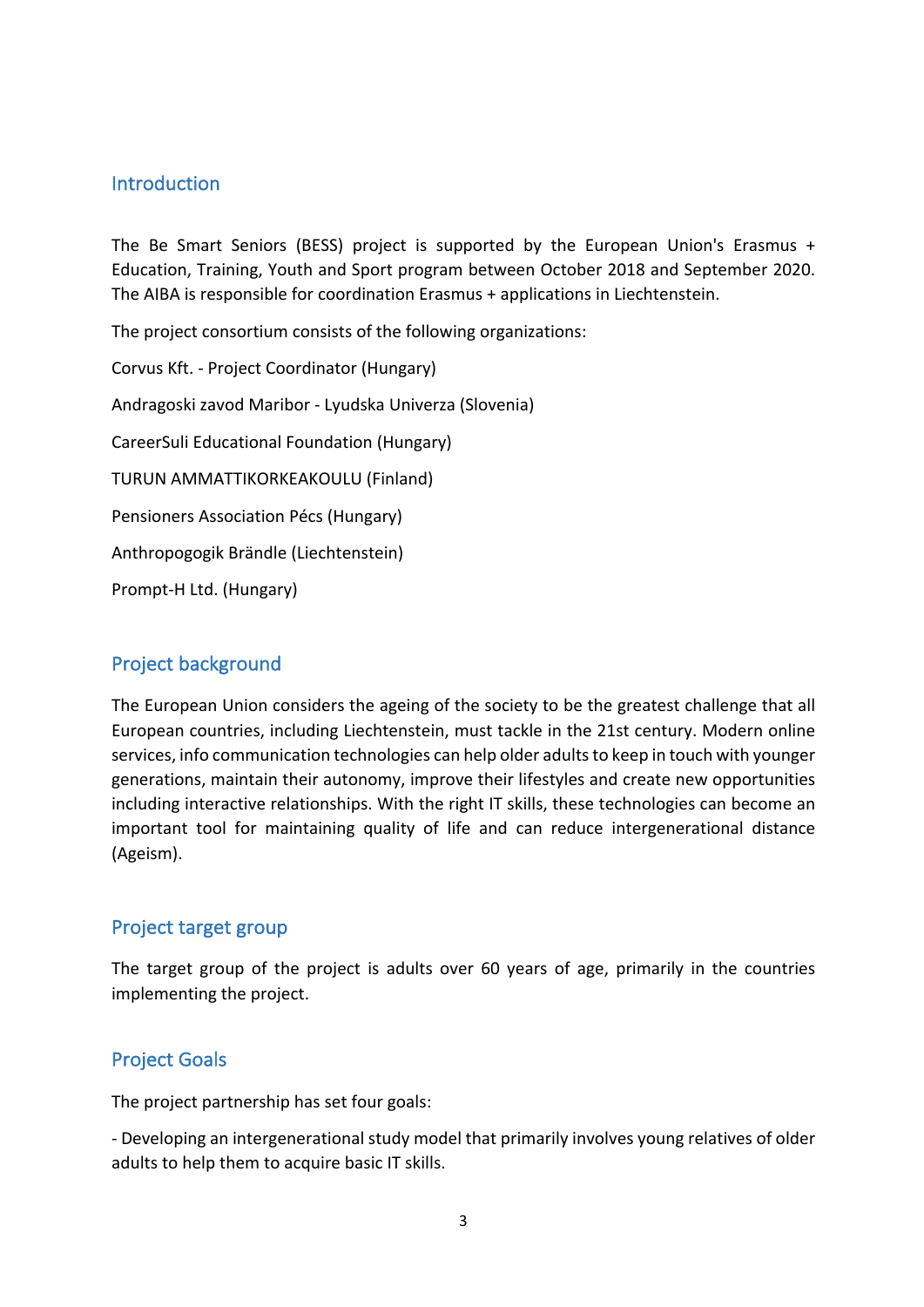- Creating an online video repository as a collection on topics tailored to the needs of the project target group. These short teaching materials, with special pedagogical and andragogical approach, focusing on international and country-specific topics. Their aim is to introduce services and technologies to older adults in order to teach them use of them.

- Creating an online learning environment where older adults can easily find teaching materials tailored to their needs. The interface will be suitable to serve community and communication functions as well.

- A brief guide for the target group on how to make their own teaching materials about their hobbies with simple tools, how they can share their memories with others (e.g. in the form of a blog), giving their knowledge and life experience to younger generations on a particular topic.

## Purpose and background of the survey

The survey presented in this summary serves to justify the project, justify its professional foundation, and prove the validity of the preliminary hypotheses.

The survey examines the use of IT tools by older adults and their learning preferences.

The results obtained here are intended to prove the concept of intergenerational study model and to give guidance and focus of the curriculum development.

# Structure of the questionnaire, data collection

The questionnaire contained 99 questions that are organized in the following topics:

- Demographic data
- Use of internet
- Learning preferences
- Study questionnaire

The survey was carried out in December 2018 and January 2019 in all participating countries.

We used paper-based questionnaires in order to get data from those members of the target group who are not familiar with the use of ICT tools.

With the help of the experts of the University of Turku we managed to prepare a well-defined, professional questionnaire to identify the motivations, areas of interest, and abilities of the target group. The results of the questionnaire evaluation can provide us with a clear view of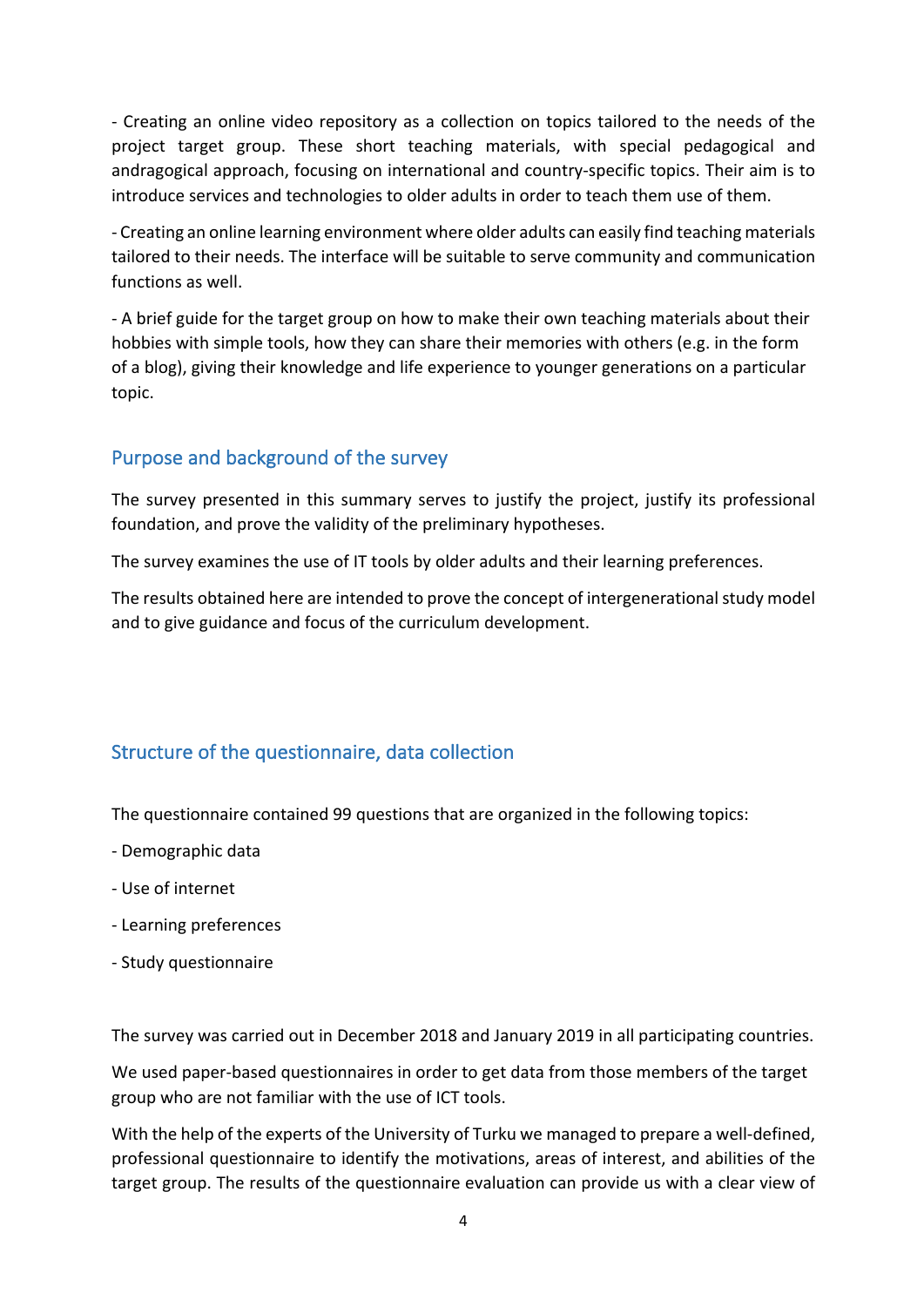the orientation and needs of the elderly in line with the project objectives. We tried to include respondents who can become potential users of the curriculum to be developed in the future due to their age, family background and IT equipment.

### Expectations, hypothesis

We expect the majority of people in the target group to have an internet connection. According to the Eurostat survey, more than 85% of European households have access to the Internet.

Based on our adult education experience, members of the older generation prefer the use traditional desktop devices, although modern smart phones gaining ground in this age group too.

We assume that the members of the target group acquired their IT skills through non-formal learning, so their knowledge is often limited to the use of some programs, websites, and services. An exception to this is the age group 60-65, whose members are often active workers and usually experienced computer and internet users.

We expect that the target group members do not prefer formal learning paths (courses, trainings), but are willing to use the help of people or relatives who they trust.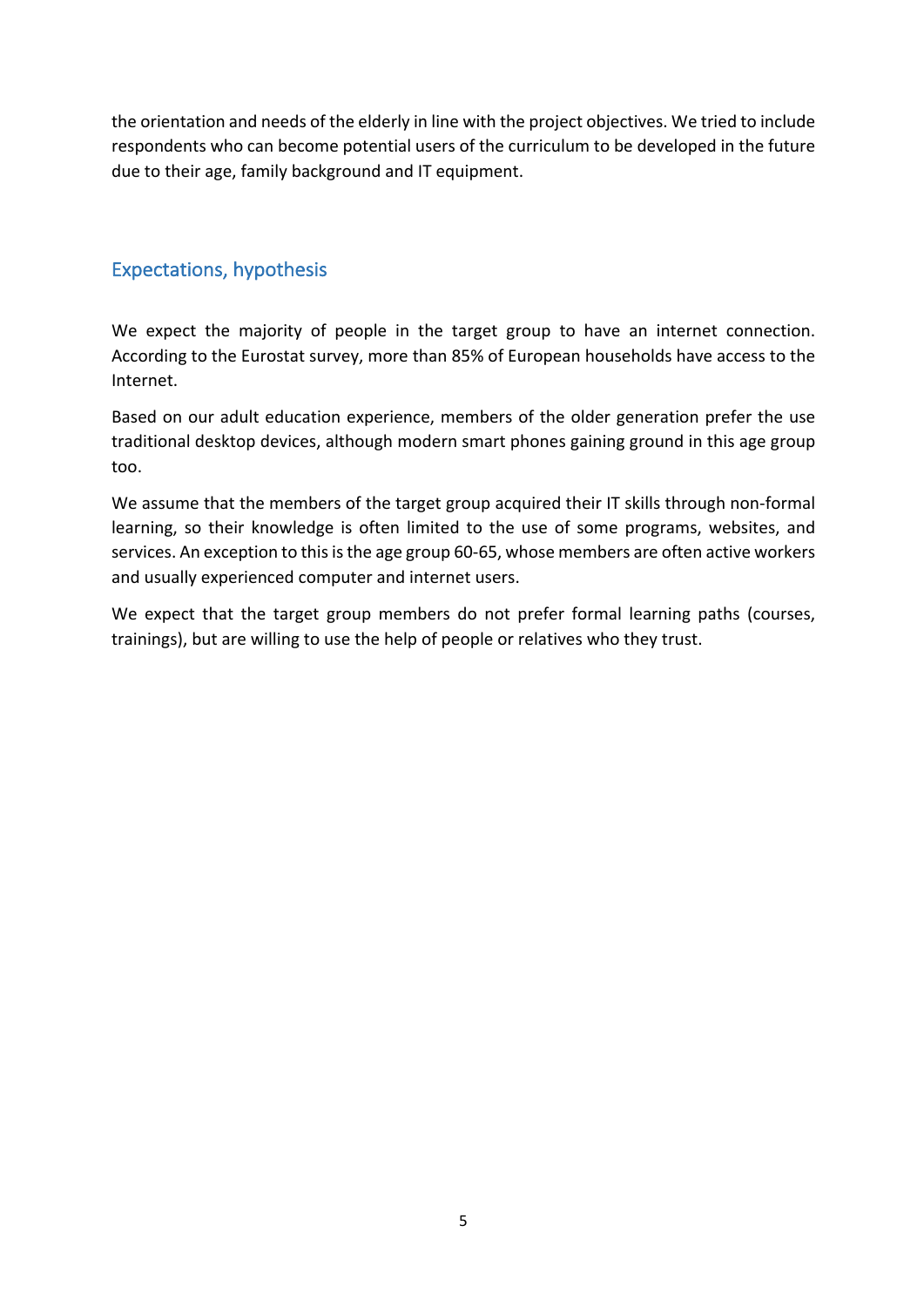### The Liechtenstein results of the survey

The most important findings and conclusions of the survey data are summarized below.

#### Personal data

73 % of the persons who answered the questionnaires were women and 27 % were men. Respondents showed the following distribution by age group:



All respondents are retired. 80% of them live in a village, 20% in the Capital Vaduz.

Personal data show that women at the 76-80 age group are over-represented among respondents. This reflects the difference between men and women in the age structure of Liechtenstein's population quite well.

#### Use of internet

80 % of the respondents have an internet connection. 20 % of the interviewees don't use the internet. 13 % of them aren't interested in using it and the rest doesn't have broadband internet yet.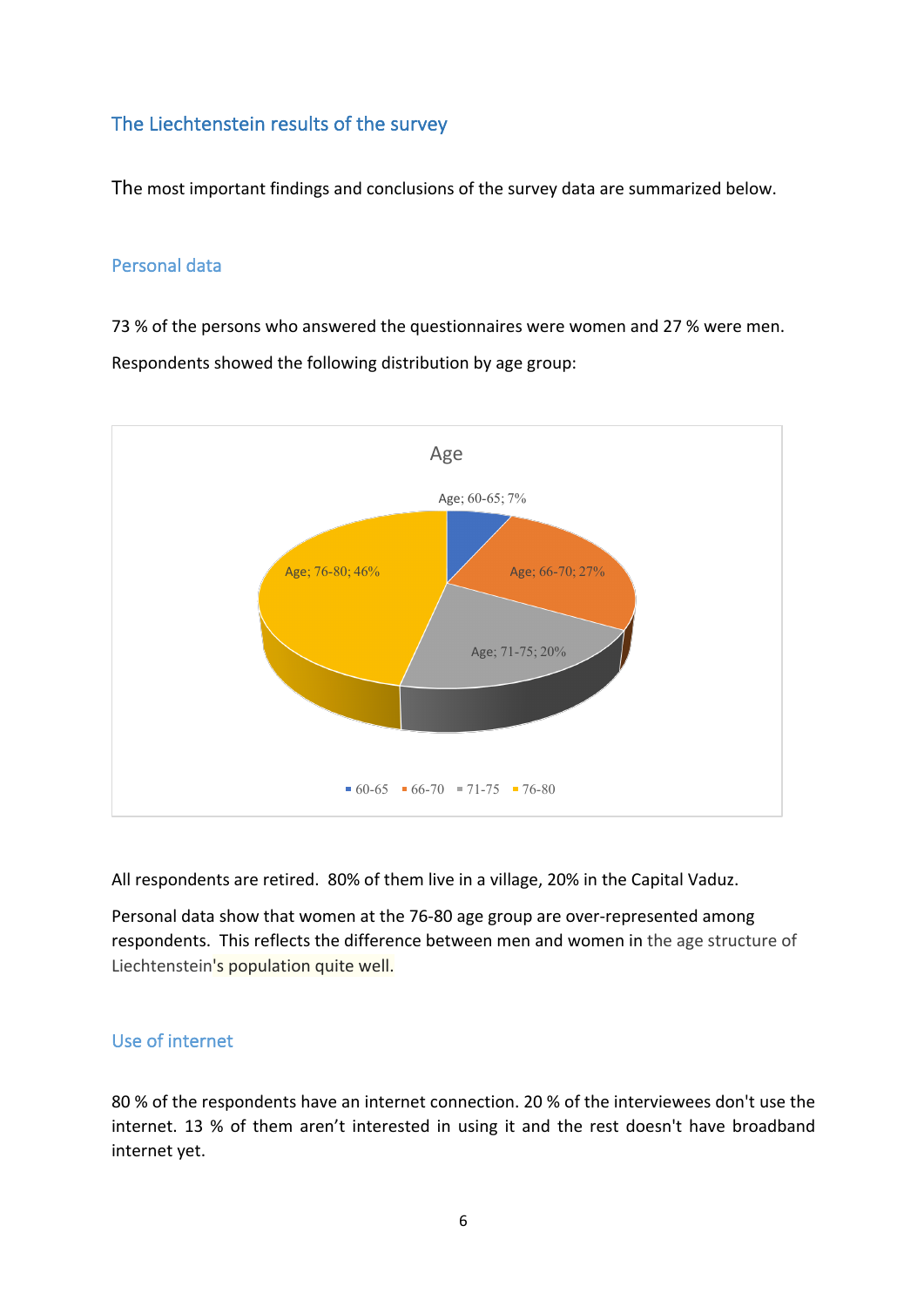

Respondents use different types of IT devices in the following proportions:

Respondents typically have more than one IT device. In the largest number traditional desktop computers and laptops are used, but we have also found a high number of people with a smartphone or tablet.

80 % of the respondents rate their IT skills medium or higher, 20 % say, that they can't use it at all and none of them see herself or himself as an expert. In order to evaluate this data, it is important to point out that the existence of medium knowledge was tied to the knowledge of email sending and was entirely based on the self-assessment of the respondents, which level was marked.

Most of the respondents, 43 %, have never learned how to use the computer and internet, but use it and would like to learn more about it, if someone would help them with it. 29 % needed it for their jobs. Only 7 % attended a course privately. 21 % don't use the internet, but half of them would like to use it.

50 % of the respondents spend at least one hour daily using the Internet, while 33 % do not use it on a daily basis. The rest of the respondents spend less than one hour online each day.

#### Use of the internet  $-$  questionnaire

With more than 20 questions in the questionnaire, we tried to map the online services that respondents use regularly or with the right knowledge they would use. Of the on the questionnaire listed online services, respondents were given a four-degree scale to determine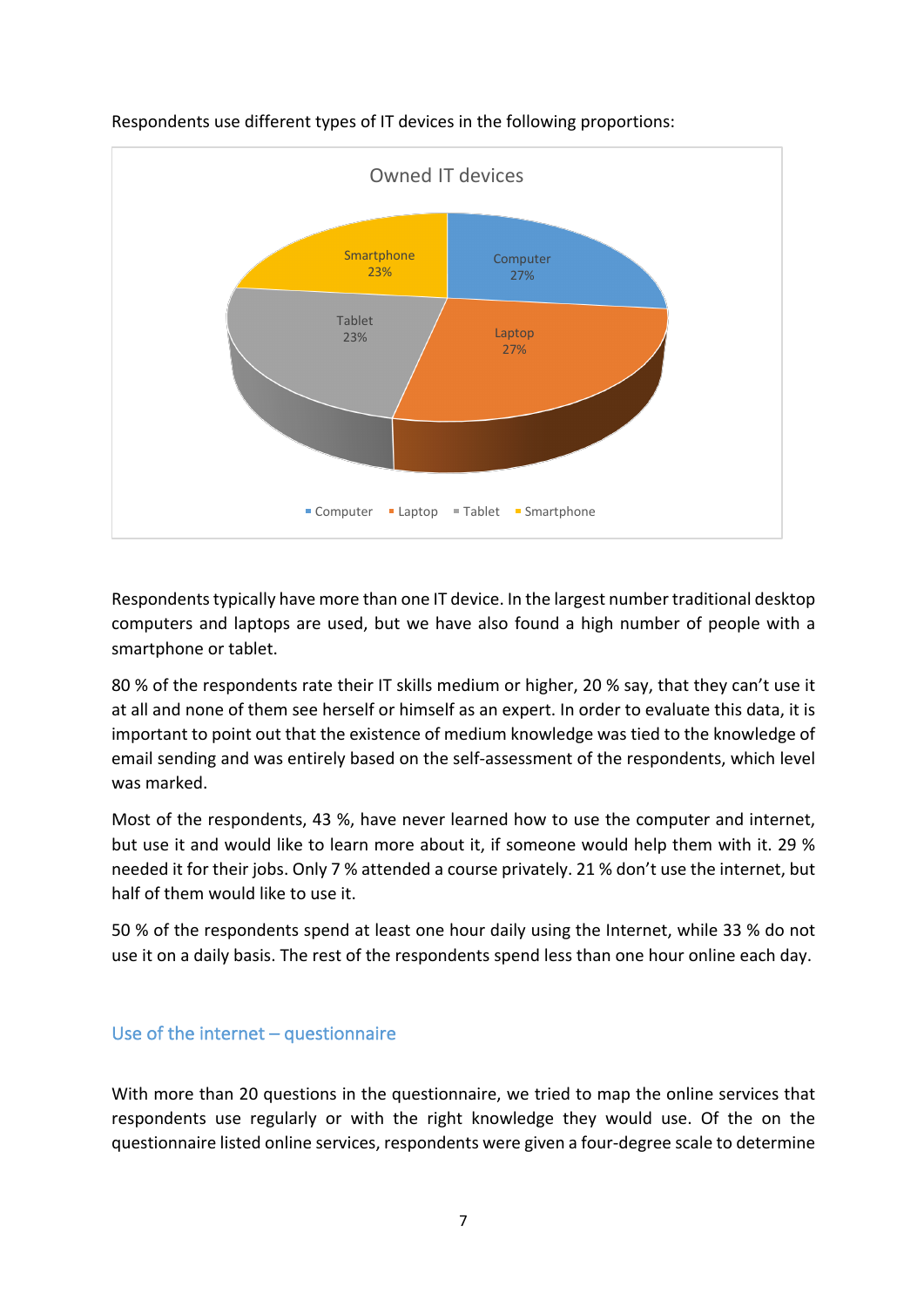whether they were interested in the service, whether they used it rarely or more frequently, or whether they would use the program if they had the knowledge.

In the following chart is shown whether the respondents already use the online service or would like to use it or aren't interested at all.

The information gathered here is primarily used to select topics for online video tutorials development.



Responses to areas of interest showed the following distribution: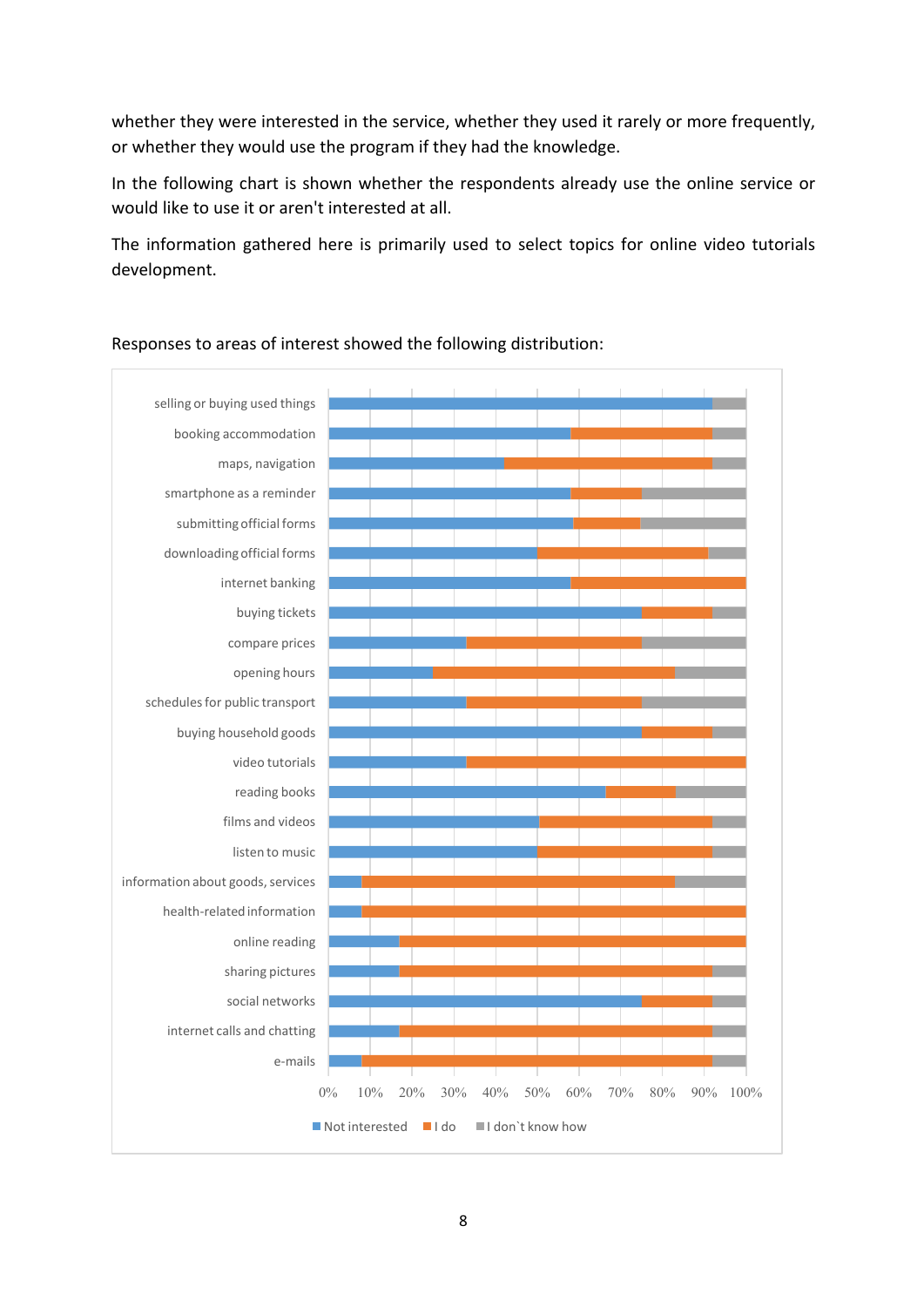The most commonly used online services are the search of health-related information, reading online news/newspapers and magazines, sending and receiving e-mails, sending and receiving pictures and finding information about goods or services.

Based on the answers, we have found out that the following online services are not common to use among the respondents: selling or buying used things, submitting completed official forms online, buying tickets or household goods, reading books online, participating in social networks and using the smartphone as a reminder.

The answer for the question about selling or buying used things online was the only one where none of the interviewees did it and 92 % weren't interested in doing so.

The most interesting part for the project was the range of services where respondents expressed interest in using the service if they had the right knowledge.

A quarter of the interviewees in Liechtenstein where interested in learning how to use the smartphone to remind them of appointments / taking their medicine e.g., compare prizes of products online, find schedules to public transport and submit completed forms online. Around 17 % wanted to know how to find information about goods or services, read books online and find information about opening hours of shops and offices. Some were interested to learn how to make calls or chat online, send and receive e-mails, participate in social networks, receive and send pictures, listen online to music, watch films and videos, order food or buy household goods, sell or buy used things online, buy tickets online, download and print official forms, find information to get from one place to another and book accommodation online.

There was no interest in Liechtenstein to learn about reading online news sites / newspapers / news magazines, seeking health-related information and learning by using video tutorials. It seems there was no need for that, cause most of the respondents already know how to do that. For example, the seeking for health information is done by 92 % of the respondents.

The question about internet banking showed an interesting result. Either they did it frequently  $(42 %)$  or they weren't interested at all  $(58 %)$ .

### Learning preferences

The following question group looked at respondents' learning preferences.

In the first round, we wanted to know what found the respondents important when they are learning new IT skills.

We have examined whether individual or group learning is more attractive to the target group, how detailed or goal-oriented knowledge they want. We also asked about the topic of selfstudy and length of time for learning.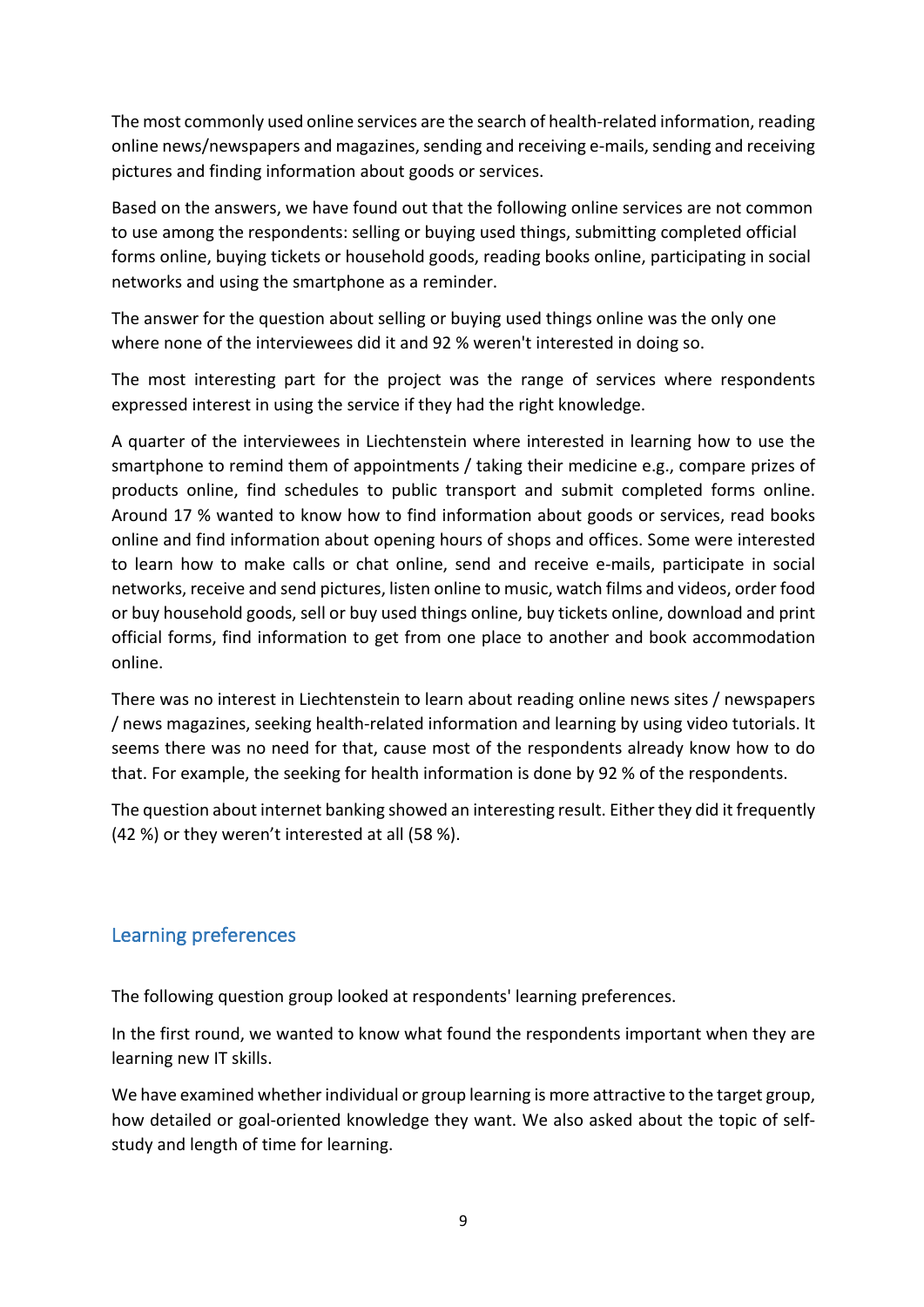

How important are these qualities / features for the interviewees when they learn new IT related skills?

Based on the answers, the following statements can be made for Liechtenstein:

Interviewees prefer to see a demonstration how to solve a specific task and have then the opportunity to practice themselves.

To learn it properly the respondents are not in a hurry. They want to take their time for it.

The respondents did not consider it essential whether they learn by themselves or in a group.

The following questions of the survey tried to find out how the respondents prefer to acquire knowledge when learning new IT skills. The possible responses ranged from independent attempts to course attendance.

From the point of view of the planned developments, it was a critical element in these questions to what extent the respondents prefer to use the help of a younger relative or a friend and whether they are rigidly rejecting the use of online learning materials.

To come to the point: As you can see on the following chart 92 % of the respondents find it very helpful to talk to a younger relative or friend. But at the same time 71 % wouldn't mind to learn from a relative or friend in the same age group, if he or she is competent.

Helpful methods to learn new IT skills in percent: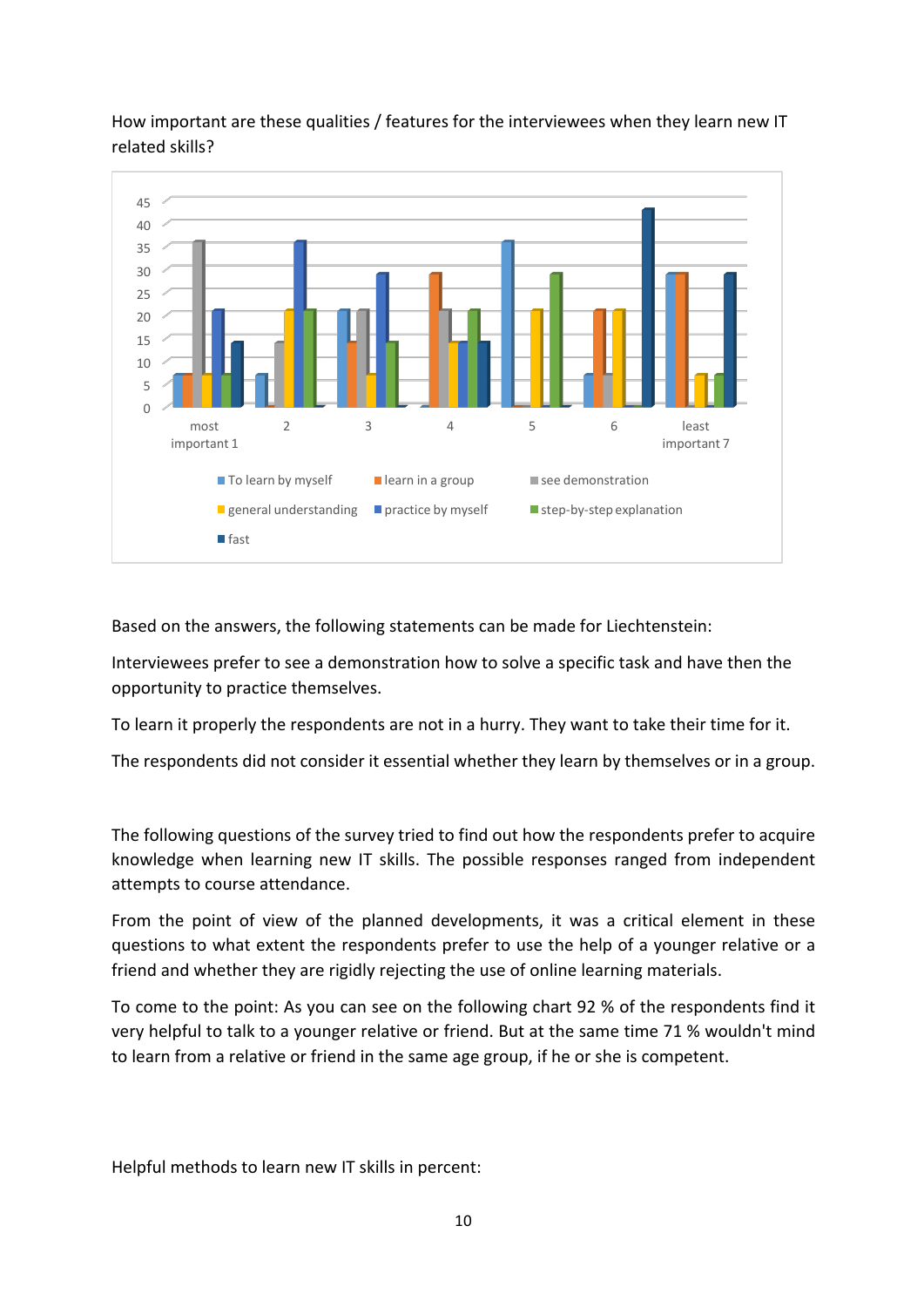

The most preferred method of learning is using the help of a younger friend or relative. Less than 50% want to enrol a course. They prefer learning from one person they trust and practice then by themselves.

The opinion regarding the use of online video learning material is not as hoped for. 77 % listed it as not so helpful. But when asked if they think video tutorials could be a help as a repetition tool, all of them said yes.

We can conclude that the target group profits from a combined form of education that allows them to acquire the necessary foundation with the help of a young relative or friend and after that if they have the well-established foundation, they can use the online forms of learning.

Those interviewees who have good IT skills find it useful to work it out by themselves with the help of an instruction manual.

This supports our project idea as a well-structured video learning curriculum can fit well into this independent problem-solving learning attitude.

The most important data for the project is that the help of a young assistant is by far the most useful for the respondents. At the same time, we also must see that low rates for the video learning materials are not a coincidence: 77 % of the respondents say this learning method isn't useful. There is obviously a need for significant didactic innovation in order to produce curriculum that is better adapted to the needs of the target group.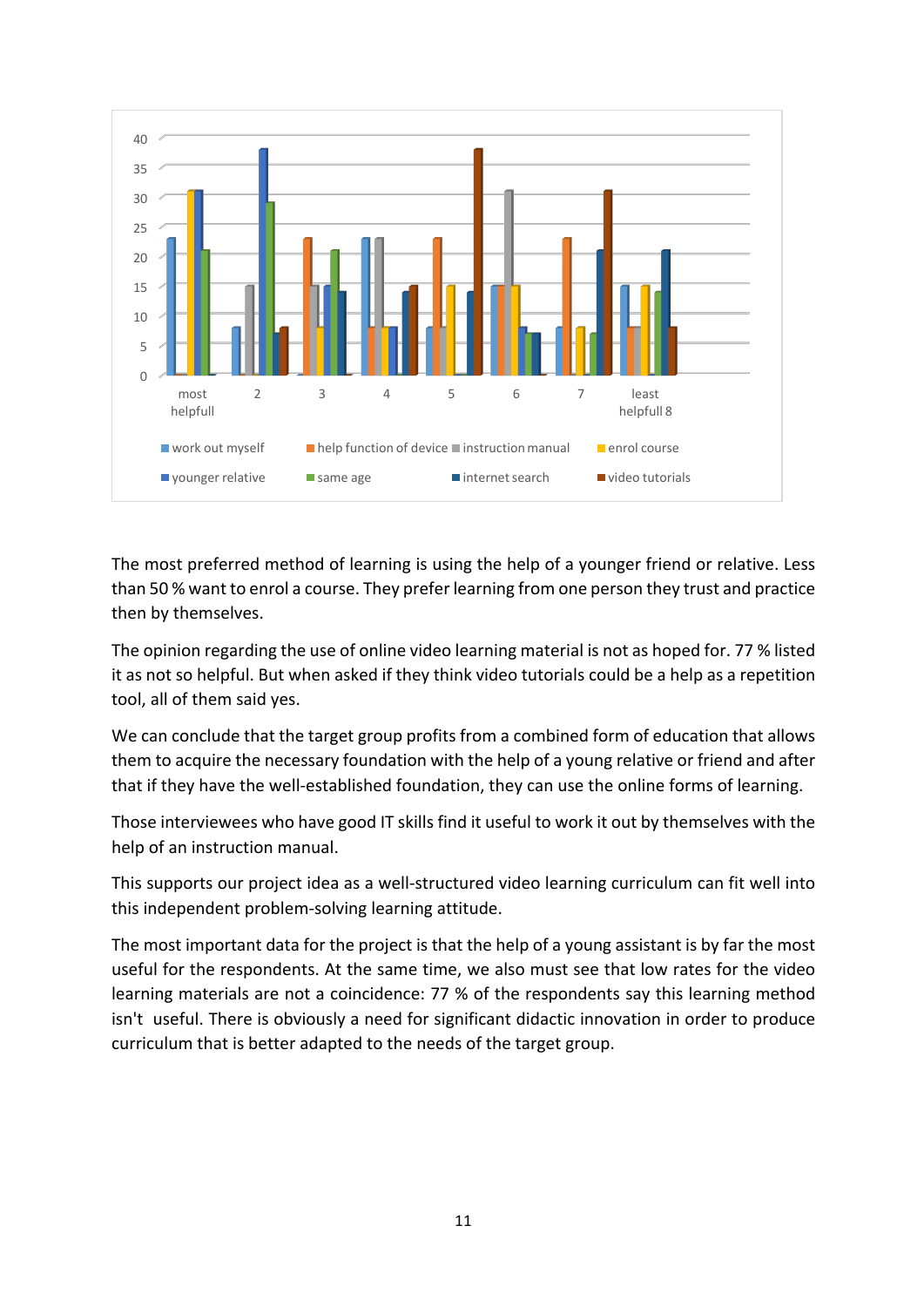### Study questionnaire

In this section we wanted to have a better insight of the computer skills and skills with a mobile device of the respondents.

They had to use a five-grade scale to define how confident they can accomplish a certain basic IT task.

Skills:

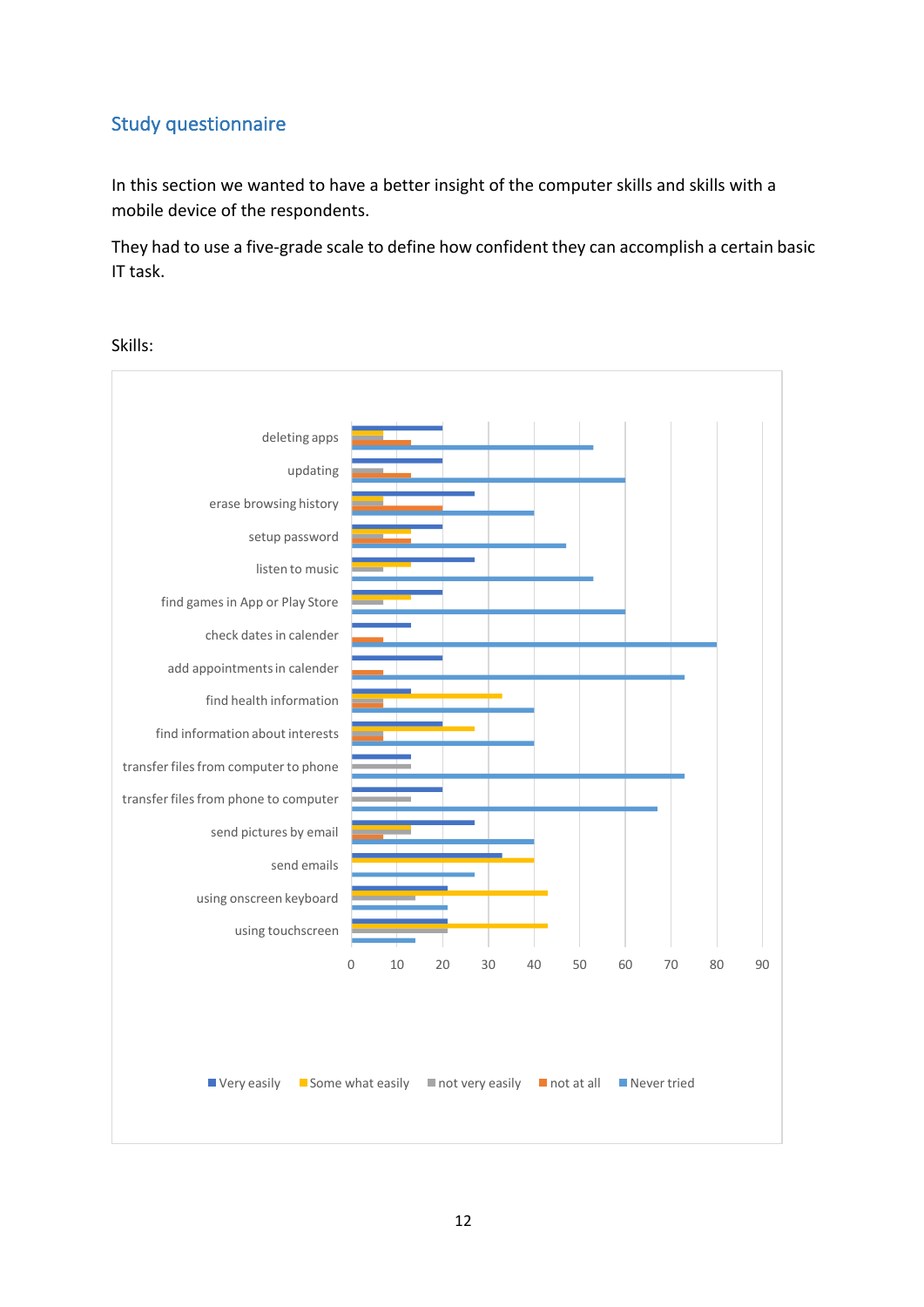Based on the received data the following statements can be made for Liechtenstein:

- There are 13 % of the interviewees who have no problems at all with the tasks we asked for. 

- The vast majority of respondents can confidently navigate on-screen menus using the touchscreen and the on-screen keyboard. At the same time 13 % never tried to use a touchscreen and 20 % find it difficult (This could be because older skin is dryer than younger skin and this could cause a problem with the capacitive touchscreens).

- 73 % of the interviewees have no problem sending and receiving emails, but only 53 % can send a picture by email.

- 80 % don't use a personalized calendar, but 25 % respondents would like to use one to remind them of appointments, taking their medicine or something else.

- Around 70 % of the interviewees never tried to transfer files from their smartphone to the computer and vice versa.

- In security matters like updates, setting up a password, deleting the browsing history, games, apps or temporary files there is the need to teach the respondents how to do that.  $60 - 73$  % have never tried it or have problems with it.

- The questions about the entertainment tasks showed a variety of different answers.

### **Conclusions**

The majority of the pre-survey hypotheses regarding the use of IT services by adults over 60 years of age were correct.

Compared to our prior expectations, respondents had a higher proportion of mobile devices (presumably due to the specific distribution of the sample), but they do not yet have the appropriate skills and knowledge to use these tools.

The use of desktop devices is still a major factor among the respondents, but there is a clear trend in this age group, which has already emerged among the younger ones, as mobile devices are becoming more widespread and displacing traditional computers and laptops in terms of content consumption.

The majority of respondents have the knowledge of basic tasks such as emailing, browsing, and using search engines, but there is a significant group in almost every area where even this basic knowledge is missing.

The aim of the project was to involve younger relatives in the development of basic IT skills for older adults with an intergenerational study model. Interviewees prefer this learning method and consider it effective. The added value of this learning model can be to reduce intergenerational distance and reduce age-based discrimination.